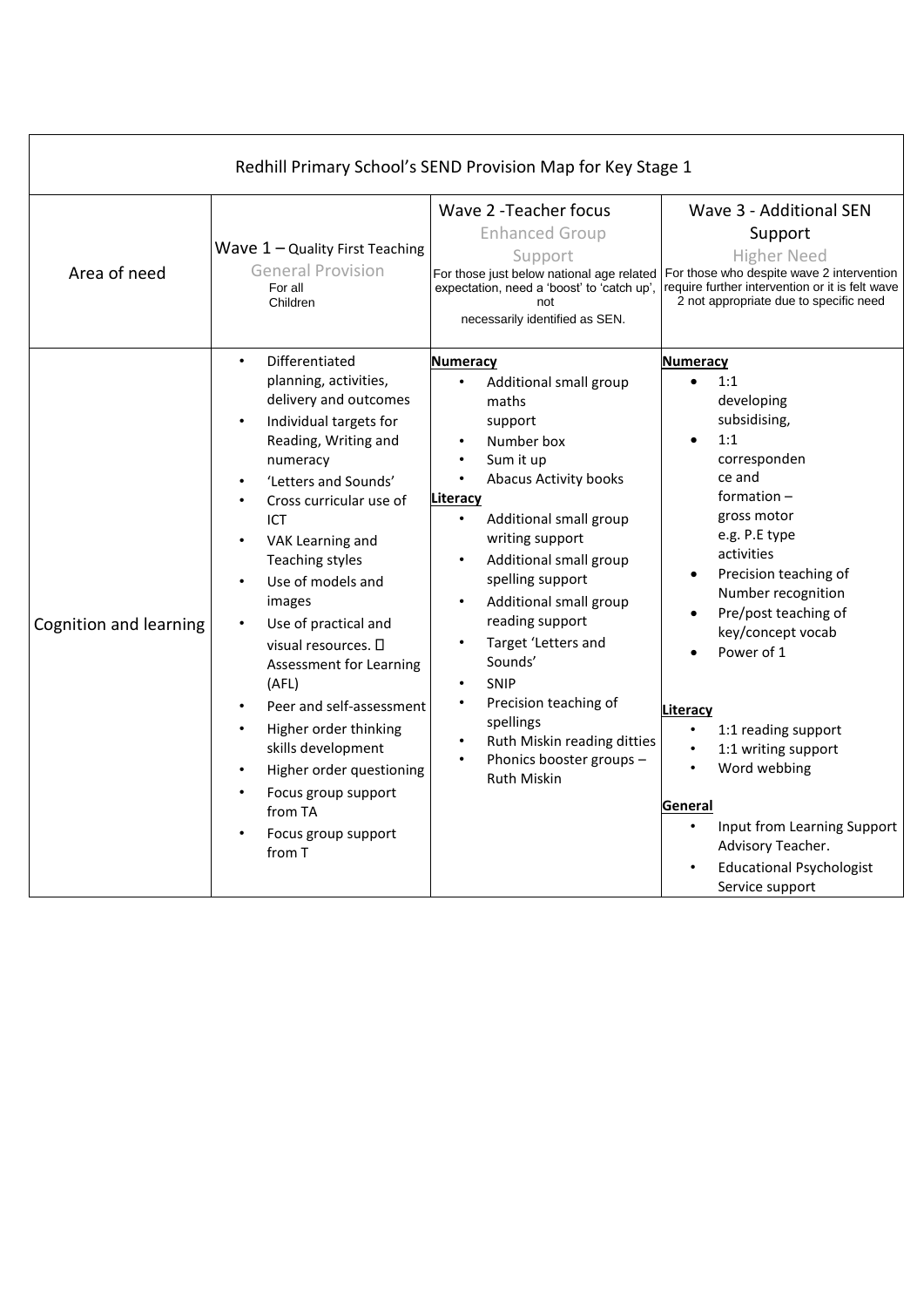| Communication and<br>interaction             | Differentiated<br>$\bullet$<br>planning, activities,<br>delivery and outcomes<br>Variety of language<br>Visual stimulus<br>Talk partners<br>٠<br>Modelled<br>communication and<br>interaction<br>Group discussions.<br>$\bullet$<br>Role-play area<br>$\bullet$<br>Cross curricular links                                                                                                              | Targeted support for<br>$\bullet$<br>Speaking and listening<br>Modification of language -<br>short chunks of concise<br>information, where<br>possible accompanied by<br>either a model or image<br>Thinking time $-$ pausing to<br>allow time for pupil to<br>process. Or allowing them<br>time to plan their verbal<br>response.<br>2 Simple<br>Talking postcards | Support from SALT -<br>$\bullet$<br>individual / small group<br>support plans.<br>ICT support - voice activated<br>software<br>Semantic activities<br>$\bullet$<br>ELKLAN trained staff: DR,ZJ,<br>$\bullet$<br>AF and SE<br>Input from Learning Support<br>$\bullet$<br><b>Advisory Teacher</b><br><b>Educational Psychologist</b><br>$\bullet$<br>Service support<br>Semantic activities |
|----------------------------------------------|--------------------------------------------------------------------------------------------------------------------------------------------------------------------------------------------------------------------------------------------------------------------------------------------------------------------------------------------------------------------------------------------------------|---------------------------------------------------------------------------------------------------------------------------------------------------------------------------------------------------------------------------------------------------------------------------------------------------------------------------------------------------------------------|--------------------------------------------------------------------------------------------------------------------------------------------------------------------------------------------------------------------------------------------------------------------------------------------------------------------------------------------------------------------------------------------|
| Social, Mental and<br><b>Emotional Heath</b> | Whole school<br>$\bullet$<br>behaviour<br>policy based<br>on taking<br>responsibility<br>for actions<br>Class based<br>reward<br>systems.<br>Whole<br>school<br>approach<br>to SEAL<br>Circle<br>times<br>Friendship Stop<br><b>Big Friends</b><br>Class worry<br>box<br>Outdoor<br>learning<br><b>PSHCE</b><br>$\bullet$<br>Whole school<br>assemblies<br>Jigsaw<br><b>Building</b><br>Learning Power | Social stories.<br>$\bullet$<br>Individual reward /<br>sanctions systems<br>Behaviour plan<br><b>Behaviour Risk</b><br>assessment<br>Pastoral Group work<br>Social Skills group<br>work                                                                                                                                                                             | • Early Intervention Workers<br>Pastoral work<br>1:1 BST support<br>Children and Adult<br>Mental Health service<br>Educational<br><b>Psychologist Service</b><br>support<br>Input from<br><b>Educational Support</b><br>Worker<br>Pupil referral unit<br>Child in care support<br><b>Emotional Wellbeing</b><br>Toolkit                                                                    |